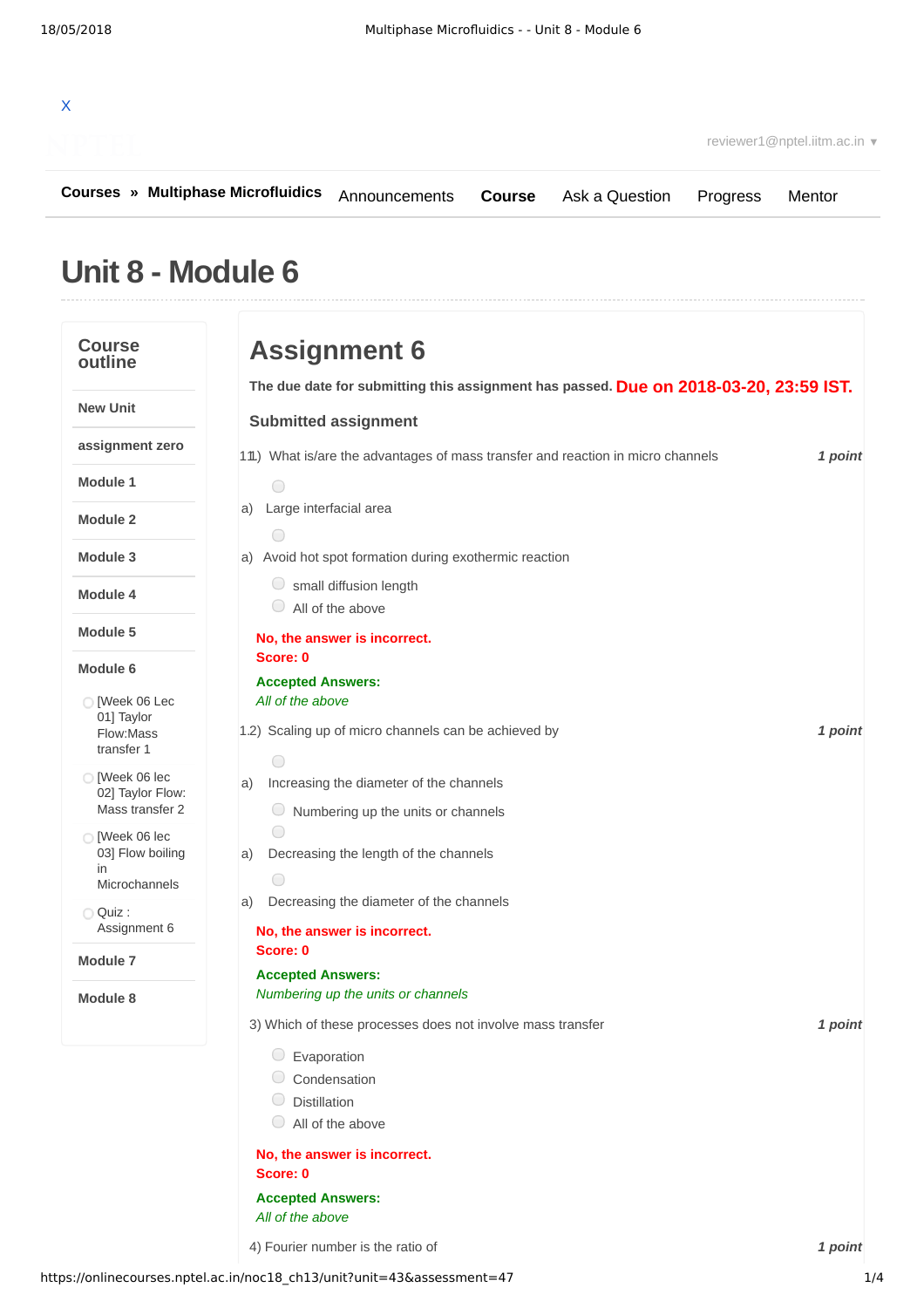| Multiphase Microfluidics - - Unit 8 - Module 6                        |
|-----------------------------------------------------------------------|
| Convective transport rate and storage rate                            |
| Diffusive rate and convective transport rate                          |
| Diffusive transport rate and storage rate                             |
| Storage rate and convective transport rate                            |
| No, the answer is incorrect.<br>Score: 0                              |
| <b>Accepted Answers:</b><br>Diffusive transport rate and storage rate |
| 5) Sherwood number in mass transfer is analogous to<br>transfer       |
| Prandtl number<br>Nusselt Number                                      |

| NO, the answer is incorrect.<br>Score: 0                                                                                                                                                                                    |         |
|-----------------------------------------------------------------------------------------------------------------------------------------------------------------------------------------------------------------------------|---------|
| <b>Accepted Answers:</b><br>Diffusive transport rate and storage rate                                                                                                                                                       |         |
| 5) Sherwood number in mass transfer is analogous to _______ in heat<br>transfer                                                                                                                                             | 1 point |
| $\bigcirc$ Prandtl number<br>◯ Nusselt Number<br>$\bigcirc$ Schmidt number                                                                                                                                                  |         |
| $\cup$<br>Hatta number                                                                                                                                                                                                      |         |
| No, the answer is incorrect.<br>Score: 0                                                                                                                                                                                    |         |
| <b>Accepted Answers:</b><br><b>Nusselt Number</b>                                                                                                                                                                           |         |
| 6) Hatta number is the ratio of                                                                                                                                                                                             | 1 point |
| C Characteristic diffusion time to reaction time<br>$\bigcirc$ Momentum diffusion to mass diffusion<br>$\circ$ Convective mass diffusion to molecular diffusion<br>$\cup$<br>Reaction time to characteristic diffusion time |         |
| No, the answer is incorrect.<br>Score: 0                                                                                                                                                                                    |         |
| <b>Accepted Answers:</b><br>Characteristic diffusion time to reaction time                                                                                                                                                  |         |
| 7) Schmidt number is the ratio of                                                                                                                                                                                           | 1 point |
| $\bigcirc$ Dynamic viscosity and mass diffusivity<br>$\bigcirc$ Kinematic viscosity and mass diffusivity<br>◯ Thermal and momentum diffusivity<br>◯ None of the above                                                       |         |
| No, the answer is incorrect.<br>Score: 0                                                                                                                                                                                    |         |
| <b>Accepted Answers:</b><br>Kinematic viscosity and mass diffusivity                                                                                                                                                        |         |
| 8) According to stagnant film model, the mass transfer coefficient is ___________ mass<br>diffusivity                                                                                                                       | 1 point |
| $\bigcirc$ Directly proportional to<br>$\bigcirc$ Inversely proportional to<br>$\circ$ Proportional to the square root of<br>Proportional to the square of                                                                  |         |
| No, the answer is incorrect.<br>Score: 0                                                                                                                                                                                    |         |
| <b>Accepted Answers:</b><br>Directly proportional to                                                                                                                                                                        |         |
| 9) According to the penetration model, the mass transfer coefficient is ____________ mass<br>diffusivity                                                                                                                    | 1 point |
| Directly proportional to                                                                                                                                                                                                    |         |

**Inversely proportional to**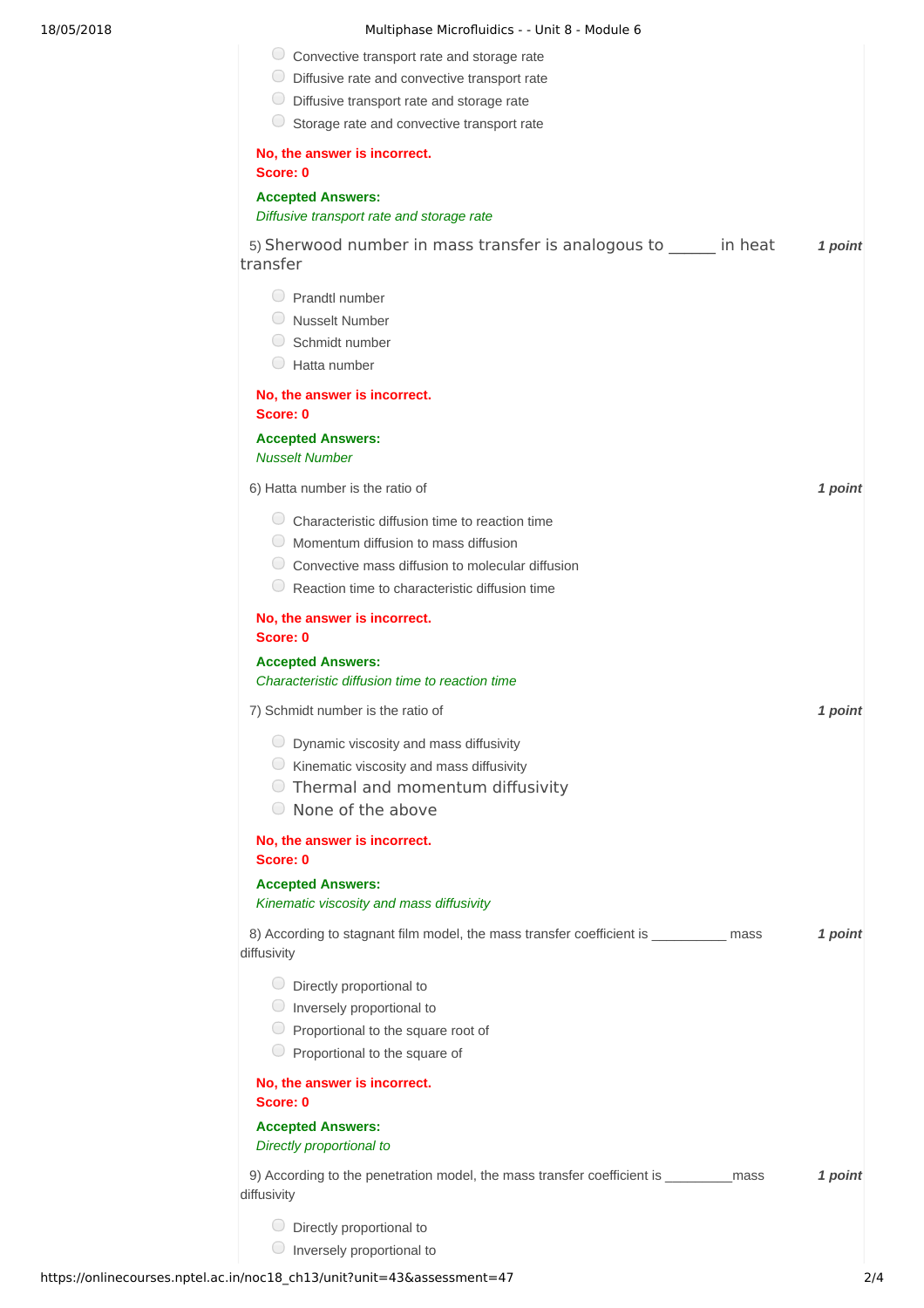| Multiphase Microfluidics - - Unit 8 - Module 6 |  |  |
|------------------------------------------------|--|--|
|------------------------------------------------|--|--|

 $\circ$  Proportional to the square of

| $\bigcirc$ Proportional to the square root of                                                                                                                                                                               |         |
|-----------------------------------------------------------------------------------------------------------------------------------------------------------------------------------------------------------------------------|---------|
| No, the answer is incorrect.<br>Score: 0                                                                                                                                                                                    |         |
| <b>Accepted Answers:</b><br>Proportional to the square root of                                                                                                                                                              |         |
| 10) f the solute concentrations in the two phases at the gas-liquid interface are<br>c1* and c2* at equilibrium, then                                                                                                       | 1 point |
| $C_1^* = c2^*$<br>C $c1^* = 1/(c2^*)$<br>$\bigcirc$ c1 <sup>*</sup> = Hc2 <sup>*</sup> where H is Henry's constant<br>$\Box$ None of the above                                                                              |         |
| No, the answer is incorrect.<br>Score: 0                                                                                                                                                                                    |         |
| <b>Accepted Answers:</b><br>$c1^*$ = Hc2* where H is Henry's constant                                                                                                                                                       |         |
| 11) Which of these systems can be analogous to heat transfer in Taylor flow                                                                                                                                                 | 1 point |
| $\circ$ Gas-liquid mass transfer in Taylor flow<br>$\circ$ Gas transfer to the catalytic solid wall via liquid phase in Taylor flow<br>Gas-liquid mass transfer with reaction in Taylor flow<br>None of the above<br>$\cup$ |         |
| No, the answer is incorrect.<br>Score: 0                                                                                                                                                                                    |         |
| <b>Accepted Answers:</b><br>Gas transfer to the catalytic solid wall via liquid phase in Taylor flow                                                                                                                        |         |
| 12) The interfacial area density in the cylindrical film region in slug flow is (where d is the bubble 1 point<br>diameter in the cylindrical region)                                                                       |         |
| $\bigcirc$<br>1/d<br>$\bigcirc$ 1/d*d<br>$\bigcirc$ d<br>$\cup$<br>None of the above                                                                                                                                        |         |
| No, the answer is incorrect.<br>Score: 0                                                                                                                                                                                    |         |
| <b>Accepted Answers:</b><br>1/d                                                                                                                                                                                             |         |
| 13) iquid-solid mass transfer in Taylor flow depends on                                                                                                                                                                     | 1 point |
| $\bigcirc$ Intensity of recirculation in the liquid slug<br>$\bigcirc$ Liquid film thickness surrounding the liquid slug<br>○ Surface area between liquid and solid phases<br>All of the above<br>$\cup$                    |         |
| No, the answer is incorrect.<br>Score: 0                                                                                                                                                                                    |         |
| <b>Accepted Answers:</b><br>All of the above                                                                                                                                                                                |         |
| 14) 14) Therwood number for developing flow in liquid solid region for gas liquid flow in microchannel 1 point<br>is a function of                                                                                          |         |
| Schmidt number<br>Grashoff number<br>Nusselt number                                                                                                                                                                         |         |

 $\bigcirc$  Graetz number